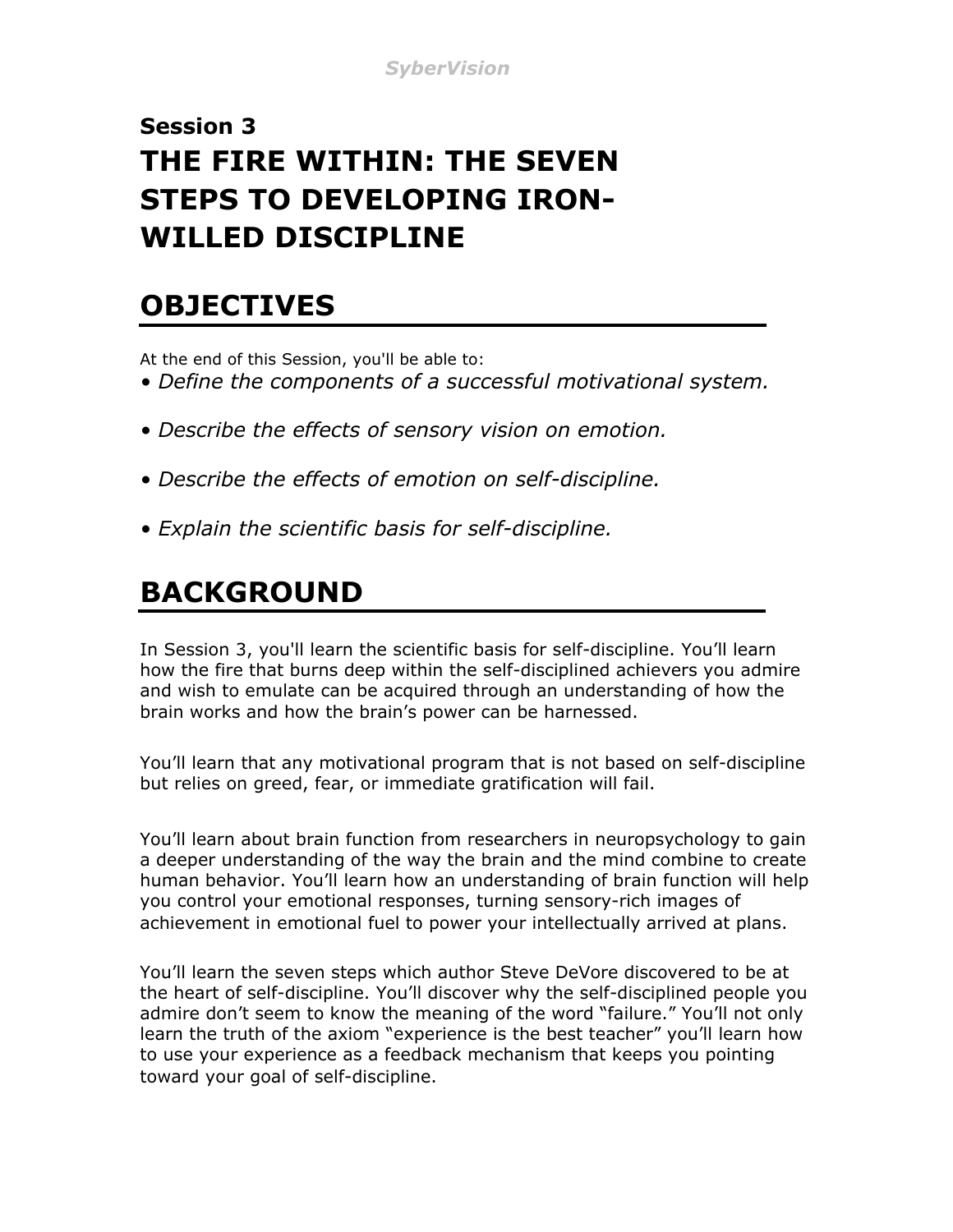## **PRACTICE**

1. Look at the following graphic model of the seven keys which contribute to self-discipline.



2. Describe in how each of the following fuels and reinforces self-discipline.

Purpose: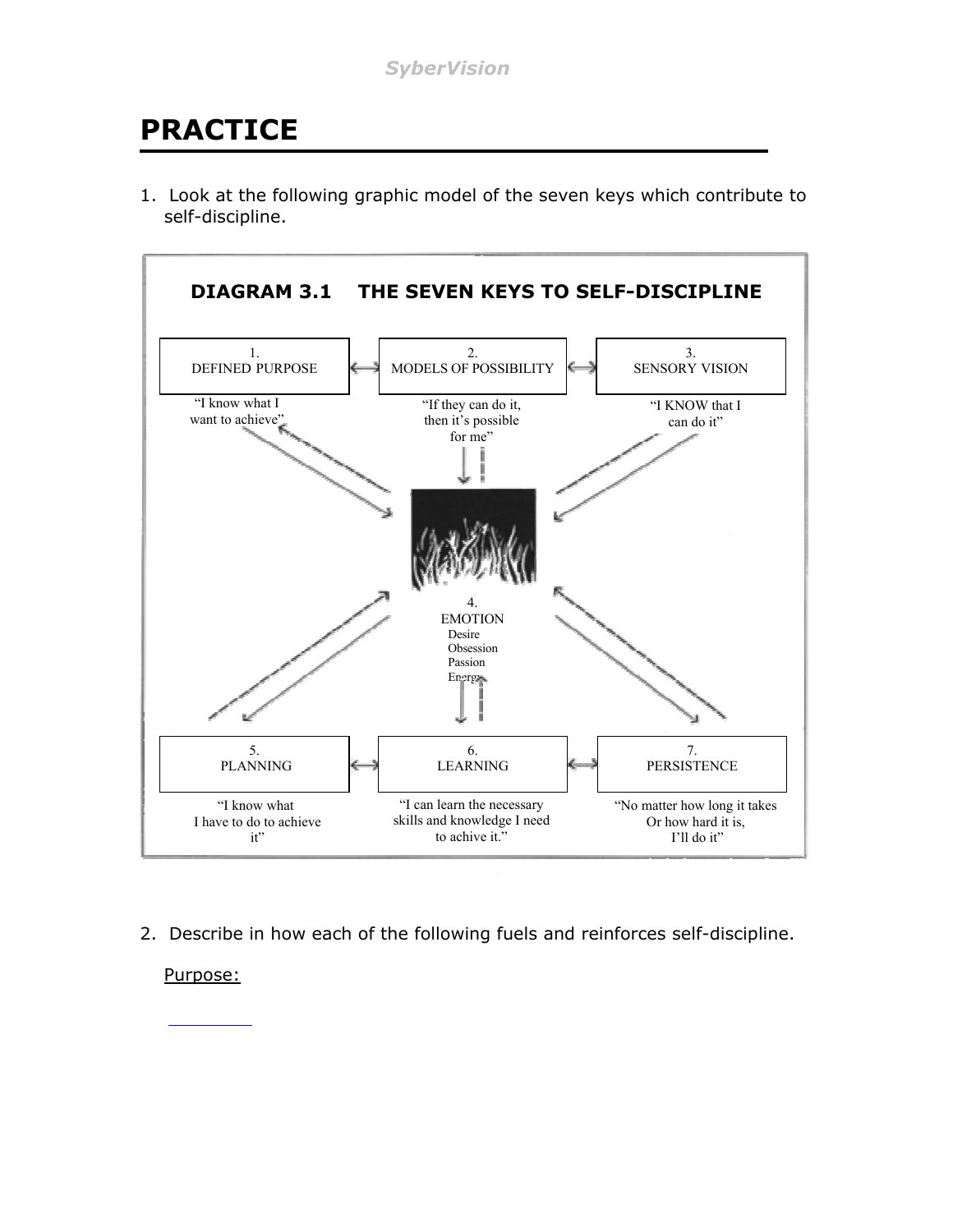#### *SyberVision*

#### Other Achievers:

 $\overline{\phantom{a}}$ 

Sensory-Rich Vision:

Emotion:

 $\frac{1}{\sqrt{2\pi}}\left( \frac{1}{\sqrt{2\pi}}\right) ^{2}+\frac{1}{\sqrt{2\pi}}\left( \frac{1}{\sqrt{2\pi}}\right) ^{2}+\frac{1}{\sqrt{2\pi}}\left( \frac{1}{\sqrt{2\pi}}\right) ^{2}+\frac{1}{\sqrt{2\pi}}\left( \frac{1}{\sqrt{2\pi}}\right) ^{2}+\frac{1}{\sqrt{2\pi}}\left( \frac{1}{\sqrt{2\pi}}\right) ^{2}+\frac{1}{\sqrt{2\pi}}\left( \frac{1}{\sqrt{2\pi}}\right) ^{2}+\frac{1}{\sqrt{2\pi}}\left( \$ 

 $\frac{\partial \mathbf{u}}{\partial \mathbf{u}}$ 

Planning:

 $\overline{\phantom{a}}$ 

Learning:

 $\overline{\phantom{a}}$ 

Persistence:

 $\overline{\phantom{a}}$